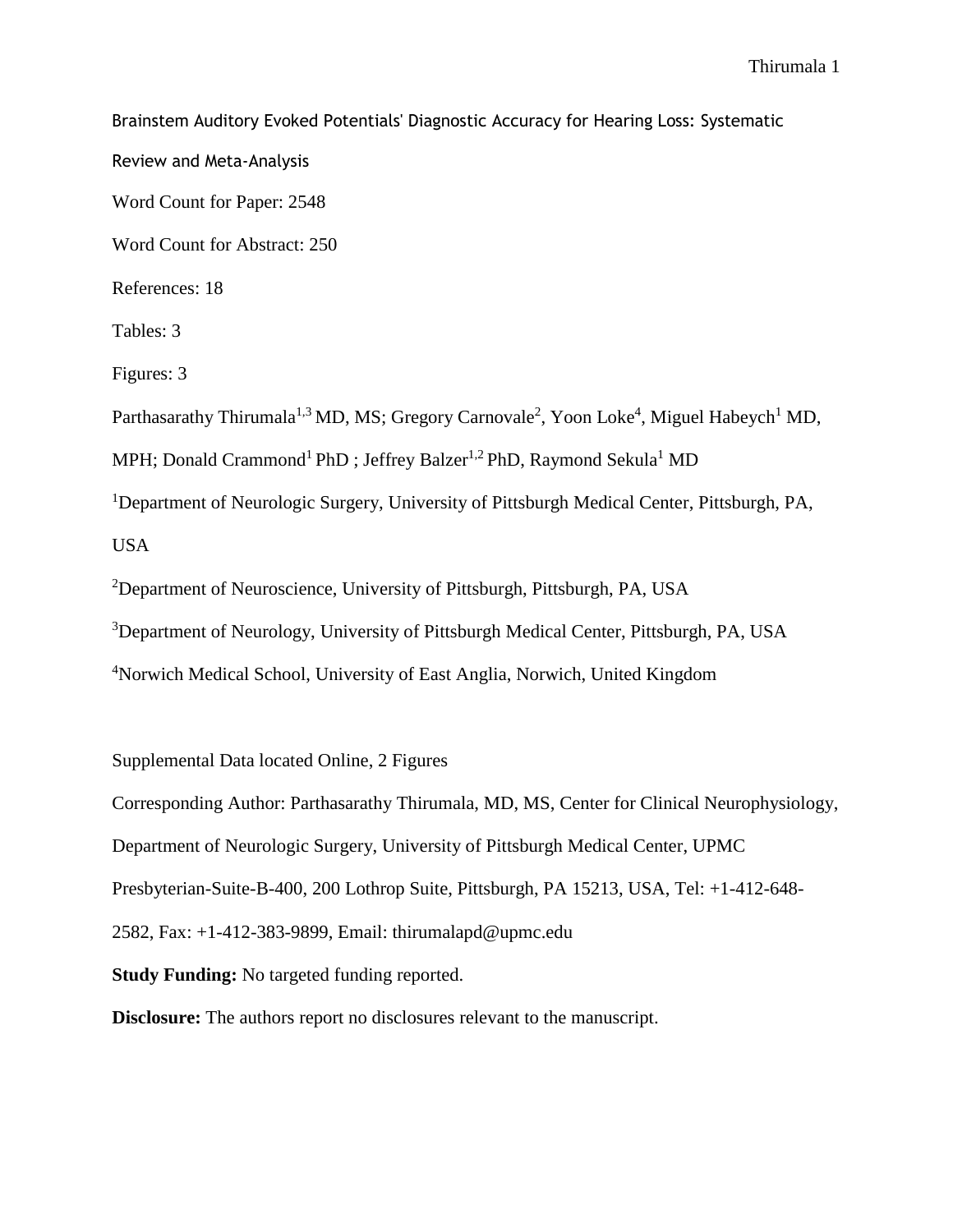**Abstract**

**Objectives This study aims to perform a comprehensive review and study of diagnostic accuracy of BAEPs during MVD to predict hearing loss in studies published from January 1984 to December 2013.**

**Methods The PubMed/MEDLINE and World Science databases were searched. Studies performed MVD for trigeminal neuralgia, hemifacial spasm, glossopharyngeal neuralgia or geniculate neuralgia and monitored intraoperative BAEPs to prevent hearing loss. Retrospectively, BAEP parameters were compared with postoperative hearing. The diagnostic accuracy of significant change in BAEPs, which includes loss of response, was tested using summary receiver operative curve and diagnostic odds ratio (DOR).**

**Results A total of 13 studies were included in the analysis with a total of 2,540 cases. Loss of response pooled sensitivity, specificity, and DOR with 95% confidence interval being 74% (60–84%), 98% (88–100%), and 69.3 (18.2–263%), respectively. The similar significant change results were 88% (77–94%), 63% (40–81%), and 9.1 (3.9–21.6%).**

**Conclusion Patients with hearing loss after MVD are more likely to have shown loss of BAEP responses intraoperatively. Loss of responses has high specificity in evaluating hearing loss. Patients undergoing MVD should have BAEP monitoring to prevent hearing loss.**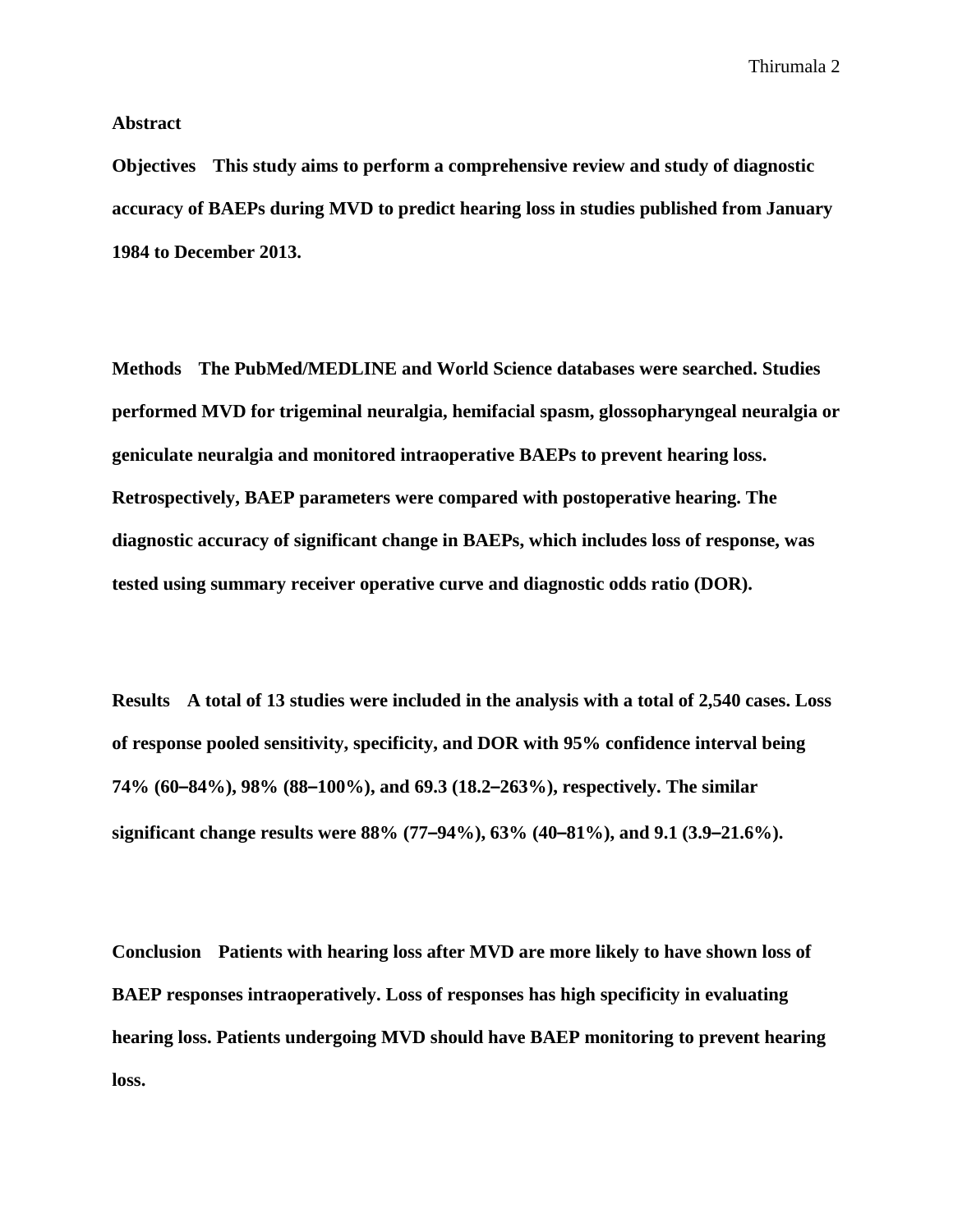#### **Introduction**

Microvascular decompression (MVD) successfully treats trigeminal neuralgia (TGN), hemifacial spasm (HFS), glossopharyngeal neuralgia (GPN) and geniculate neuralgia (GN) by relieving vascular compression on the cranial nerve (CN) at the root exit zone (RExZ) at CN III, CN V, CN IX and nervous intermedius in TGN, HFS, GPN and GN respectively[\[1-3\]](#page-16-0). Damage to CN VIII by retraction at the cerebellopontine angle or brainstem ischemia directly leads to postoperative hearing loss[\[4\]](#page-16-1). The primary complication from surgery is hearing loss (HL) with a rate of 1-23.8%[\[2,](#page-16-2) [5-7\]](#page-16-3). Monitoring CN VIII utilizing intraoperative BAEPs has been shown to reduce post-operative CN VIII morbidity[\[8\]](#page-16-4). Clinical practice guidelines from the American Clinical Neurophysiology Society (ACNS) recommend alerting the surgeon at a significant threshold of change in the BAEPs. Significant changes are defined as a wave V latency increase ≥1.0 ms and/or an amplitude decrease ≥50% [\[9,](#page-16-5) [10\]](#page-16-6). Although intraoperative monitoring with physician oversight remains the most effective method to prevent HL during MVD, it remains unclear when to alert the surgeon of CN VIII damage. Many studies have been performed to evaluate the usefulness of BAEPs during MVD for HFS, TGN, GPN. Our primary objective is to perform a comprehensive review of BAEP diagnostic accuracy during MVD to predict HL with attention to loss of the BAEP response and significant changes that might occur. The secondary objective is to investigate heterogeneity in the effectiveness of BAEPs for predicting HL amongst studies.

#### **Methods**

Criteria for considering studies for this review included randomized controlled trials, prospective or retrospective cohort reviews, which used BAEPs to indicate hearing loss during MVD. All studies report hearing outcomes, determined by pre and postoperative audiograms. When data or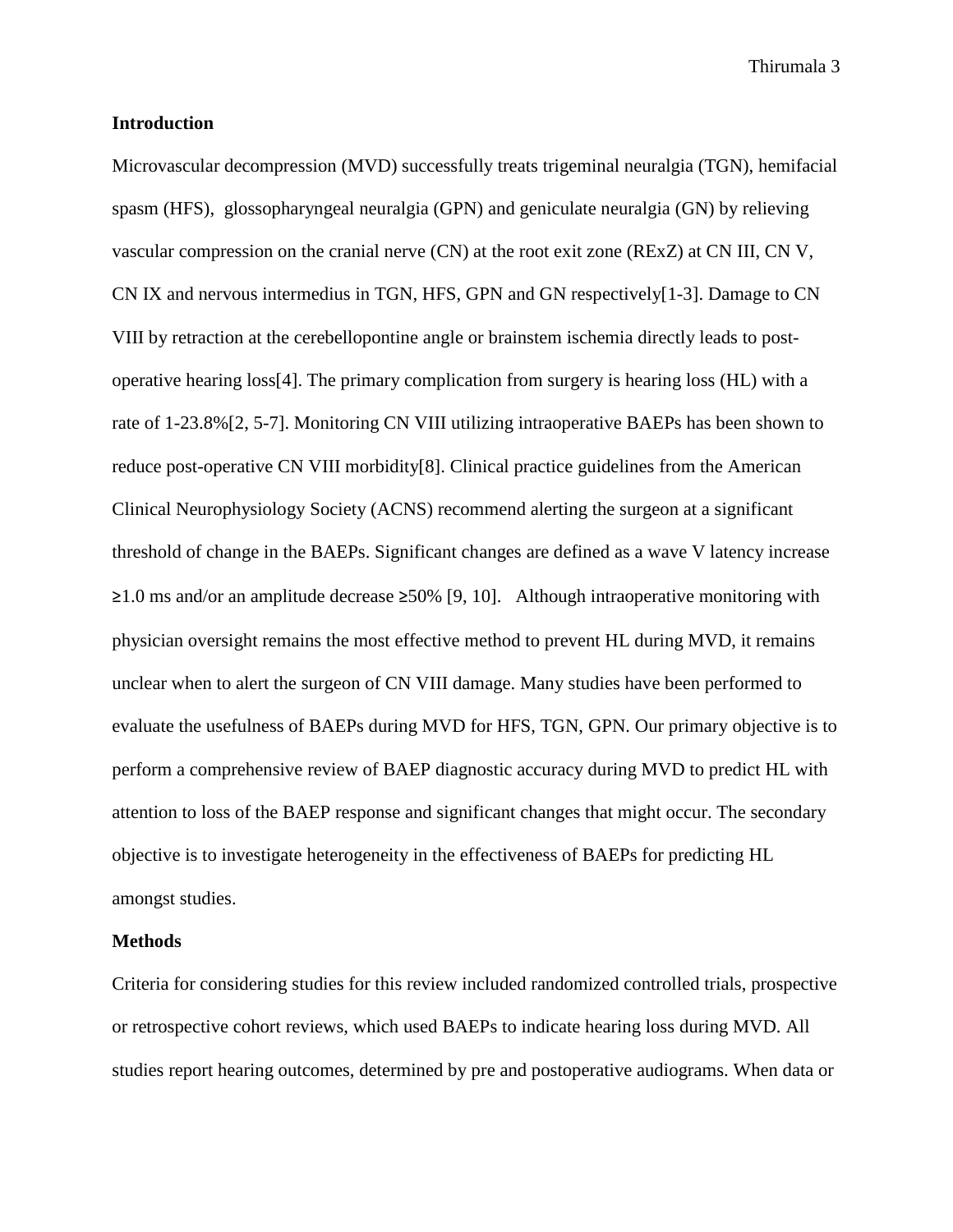subsets of data were presented in more than one study, the study with the most detailed data, or the study that was most recently published, was chosen. Excluded from this study are reviews, case reports, comments, editorials, and letters which did not report raw data. All studies with diagnosis of HL not directly related to MVD surgery were excluded. All studies have been published in English.

#### Participants :

All study participants were ≥18 years of age. Treatment of target conditions; TGN, HFS, GPN

and GN that has become unmanageable or resistant to medication is referred for MVD. Patients underwent MVD in the period between January 1984 and December 2013. All studies performed intraoperative monitoring of BAEPs from the anesthesia to skin closure. No exclusion was given for the monitoring system used.

Target conditions :

MVD is used to treat vascular compression of cranial nerves. This study focuses on TGN, HFS, GPN and GN, but the majority of cases are either TGN or HFS in all studies. These disorders are caused by vascular compression at the root exit zone of the cranial nerves. HFS presents as tonic and clonic contractions of the muscles innervated by the facial nerve. TGN presents as intense pain on the ipsilateral side of the face.

#### Reference Standards:

Hearing loss was defined in several different ways among studies. One study used patient selfreporting to classify hearing loss; in this case no hearing loss was reported. All other studies used pure tone audiometry and/or speech discrimination scores to determine HL. Audiometric testing was typically conducted by an audiologist. Testing occurred pre and post operatively within a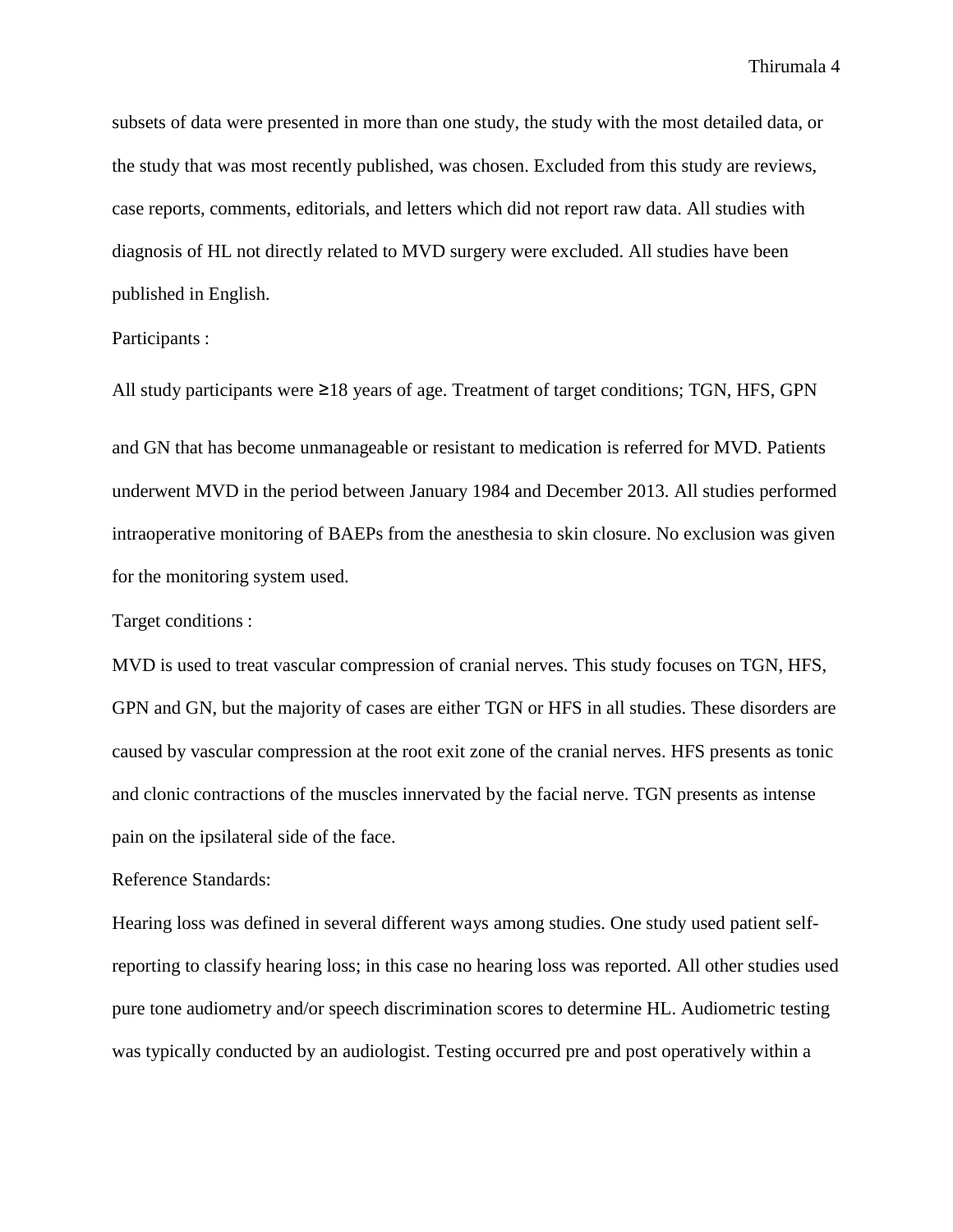reasonable time period. Among studies that reported a cutoff value for hearing loss, the absolute value varied.

Literature Search:

A systematic literature search was performed through the PubMed/MEDLINE and World Science databases to identify articles on the diagnostic value of BAEPs for the detection of HL after MVDs. All the eligible studies were published through February 14, 2014. The following keywords were used: "auditory evoked response , auditory evoked potentials, brainstem auditory evoked potentials, brainstem auditory evoked response, Intraoperative monitoring, or Intraoperative neurophysiological monitoring" and "microvascular decompression, or MVD" and "hemifacial spasm, HFS, trigeminal neuralgia, TGN, tic douloureux, geniculate neuralgia, GN, nervus intermedius neuralgia, or glossopharyngeal neuralgia". The list of articles was supplemented vie extensive cross-checking of the reference lists. There was no limitation on the sample size of the every single study. When there were multiple articles by the same group based

on similar patients and using similar detection methods, only the largest or the most recent article was included. Our search criteria as well inclusion and exclusion criteria was optimized to minimize and prevent sources of bias common in observational studies[\[11\]](#page-16-7).

Data extraction and analysis:

Two investigators (PDT, GCC) independently extracted relevant data on the design and results of each study using a standardized form. We extracted data from selected articles, which included first authors, year of publication, study population, region, diagnostic cut off point and time, and methods quality. The authors met and compared the articles each had excluded and reconciled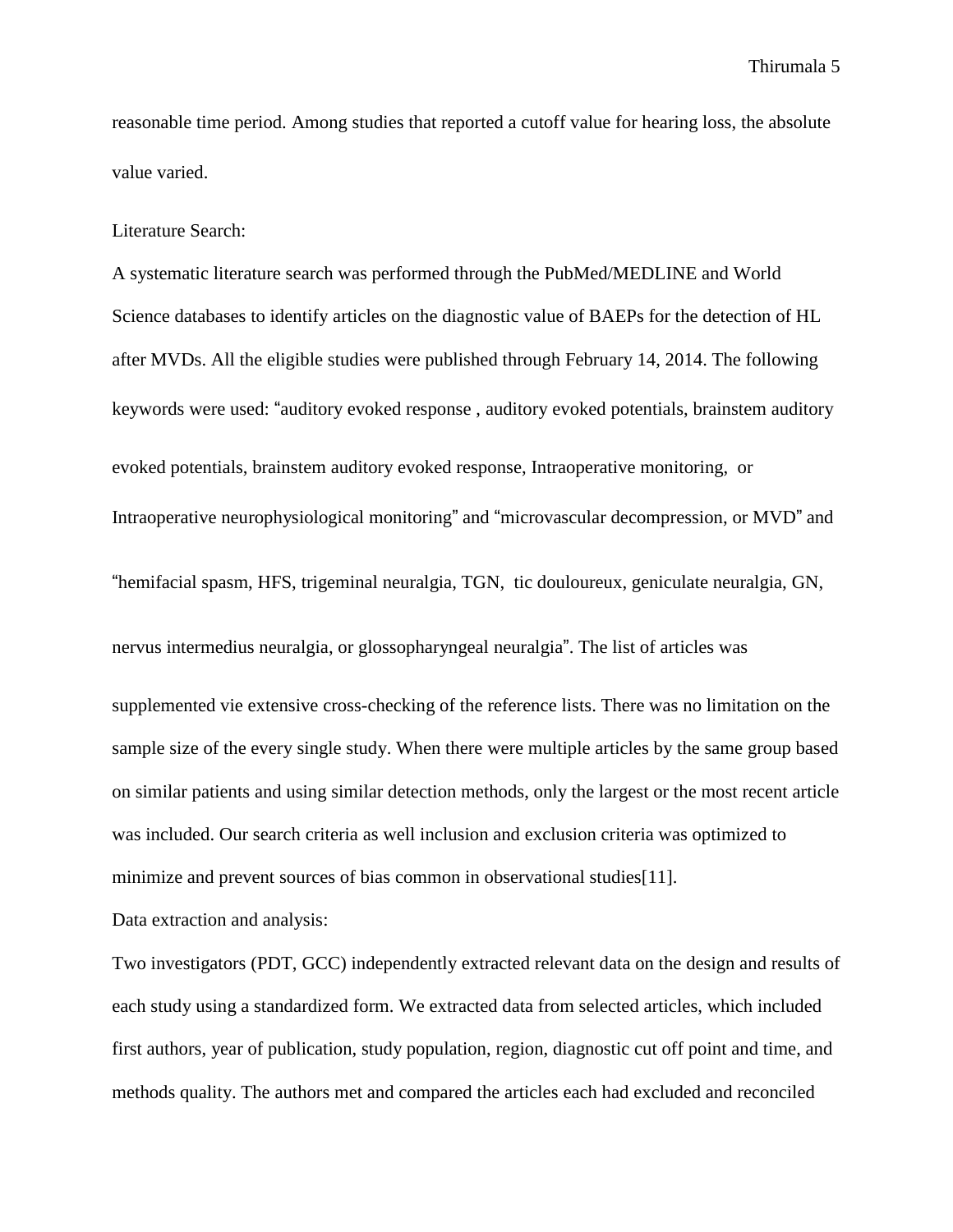differences. A final list of articles that met the study inclusion criteria was assembled. Hearing loss after the procedure was the primary outcome recorded from the studies. The authors' comprehensive data was included in the analysis, which was published in October 2014. We extracted data on the number of: True positives (TP), i.e. patients with hearing loss identified by both the reference and index tests; False negatives (FN), i.e. patients with hearing loss identified by the reference test, but as safe by the index test; True negatives (TN), i.e. patients without hearing loss confirmed by both the reference and index tests; False Positives (FP), i.e. patients without hearing loss confirmed by the reference test, but identified with hearing loss by the index test.

The data was used to construct 2x2 tables. For each individual study, predictive value including sensitivity, specificity of changes in BAEPs to identify HL was calculated after categorizing patients into no change (NC), significant change (SC), transient loss (TL) and persistent loss (PL) based on changes in BAEPs during MVD. BAEP waveform changes in latency and amplitude are dynamic during MVD, secondary to the degree of retraction and/or compression affecting the auditory nerve or its vasculature. Hence we felt that categorizing the changes which incorporated the current alarm criteria may be helpful in understanding the value of BAEPs during MVD. Patients who experienced persistent wave V peak absolute latency increase  $\geq 0.5$ ms and/or an amplitude reduction  $\geq 50\%$  and did not have loss of wave form during MVD were reported a *significant change* (SC). [\[9,](#page-16-5) [12\]](#page-16-8) . Loss of waveform (LW) was defined as a wave V latency increase ≥12ms and/or 100% amplitude loss. The loss of Wave V of BAEP was further subdivided into persistent loss (PL) and transient loss (TL). In transient loss (TL), patients' wave V latency and amplitude returned to insignificant deviations from baseline by operative closure. In persistent loss, patients wave V remained at LW criteria by operative closure.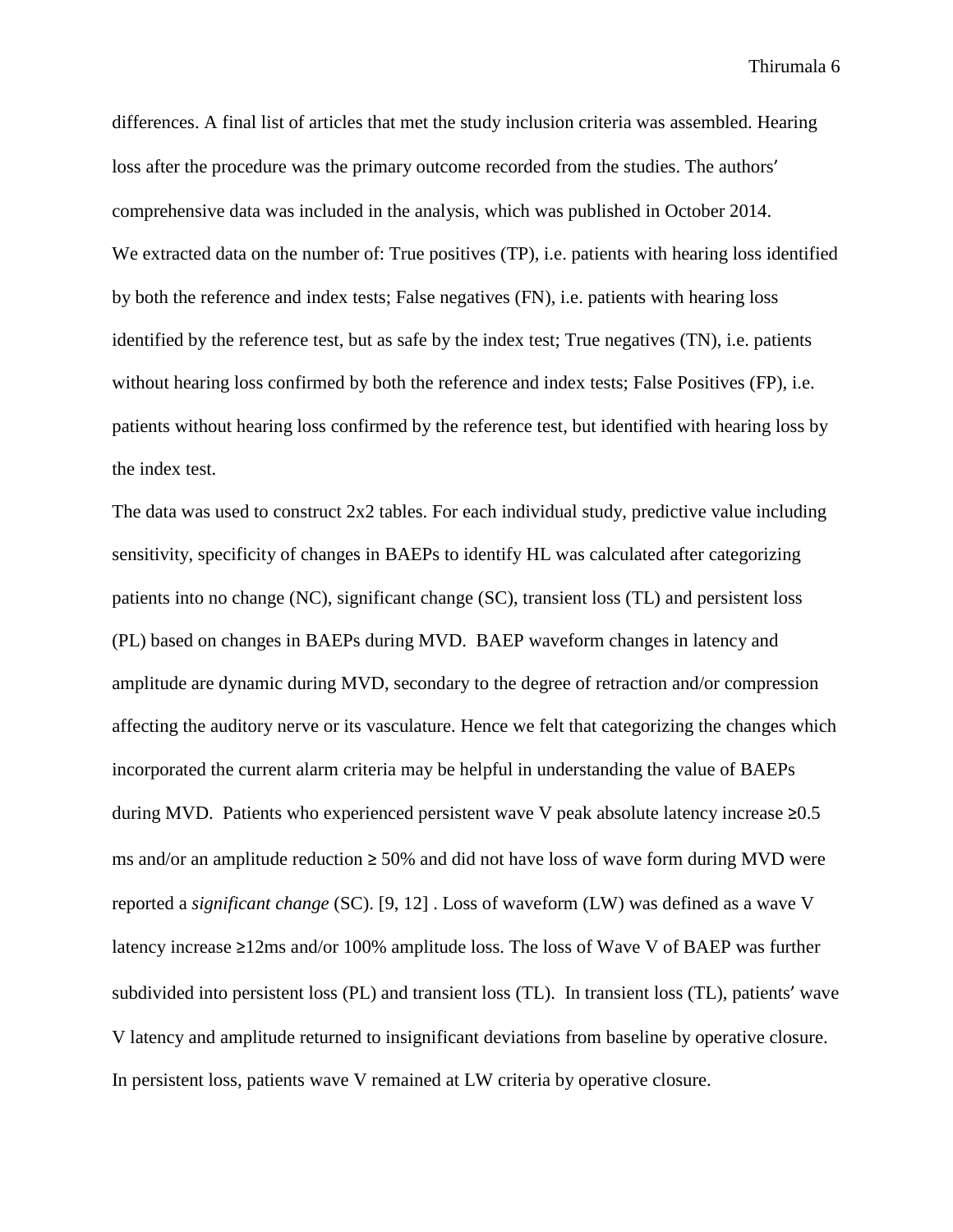Assessment of methodological quality:

The review authors used the QUADAS 2 tool to assess the susceptibility to bias of the included studies. The methodological quality of the included studies was assessed independently by two review authors and disagreement was resolved by mutual consultation.

Statistical analysis:

We used Open Meta-Analyst and Stata 13 (metandi command) for the statistical analyses. The primary analysis of this review was to fit the data into a HSROC model using the bivariate model.(what does HSROC gives us and why HSROC, any citations). We were also able to obtain pooled sensitivity and specificity through the same bivariate model used in generating the HSROC. For pooled estimates of diagnostic odds ratio (DOR), we used the Der-Simonian Laird random effects meta-analysis.

We did not include datasets in the pooled analysis if either  $TP+FN = 0$ , or  $TN+FP = 0$  because it was not possible to accurately estimate sensitivity or specificity. In other instance, we handled zero cell counts by adding a 0.5 continuity correction to the study data(citation).

Heterogeneity:

Heterogeneity among included studies is assessed by using the Cochrane Q statistic and quantified with the  $I^2$  lying between 0 and 100%. In general,  $I^2$  (>50%) shows that heterogeneity among studies produce some impact, whereas  $I^2$  (<50%) shows that homogeneity is good for the reliability of meta-analysis.

#### **Results**

Results of the Search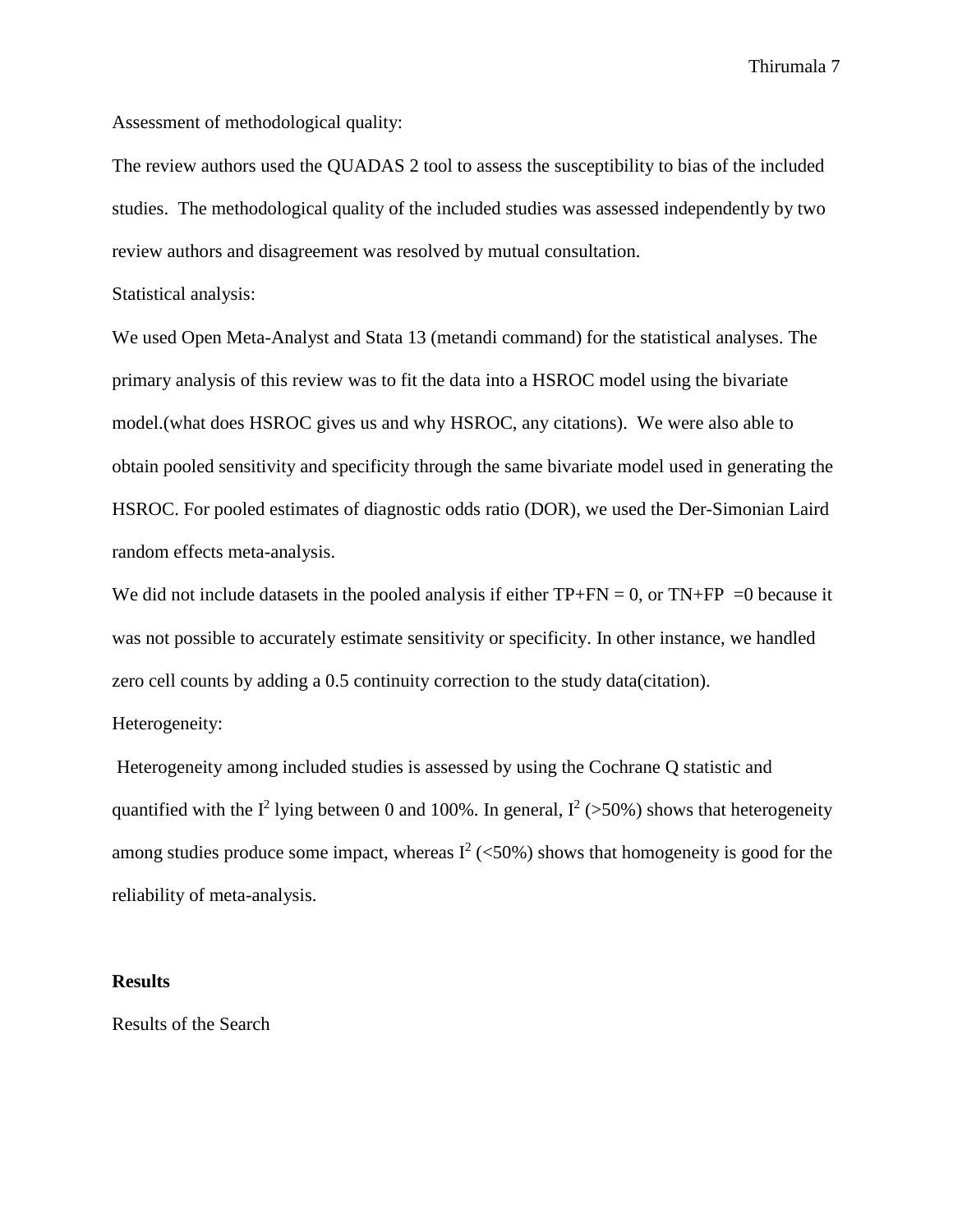The electronic search yielded a total of 121 records (Figure 1). We rejected 94 studies as they did not meet inclusion criteria. Of the two authors who screened the results, one author selected 25 studies for potential inclusion and one author selected 40 studies. After disagreements were discussed between authors, we obtained the full-text copies of 27 studies. Of these, 14 studies were excluded for reasons stated in the flow diagram and 13 studies met the inclusion criteria for our review since they used an appropriate index and reference test in patients having MVD surgery.





Methodological quality of included studies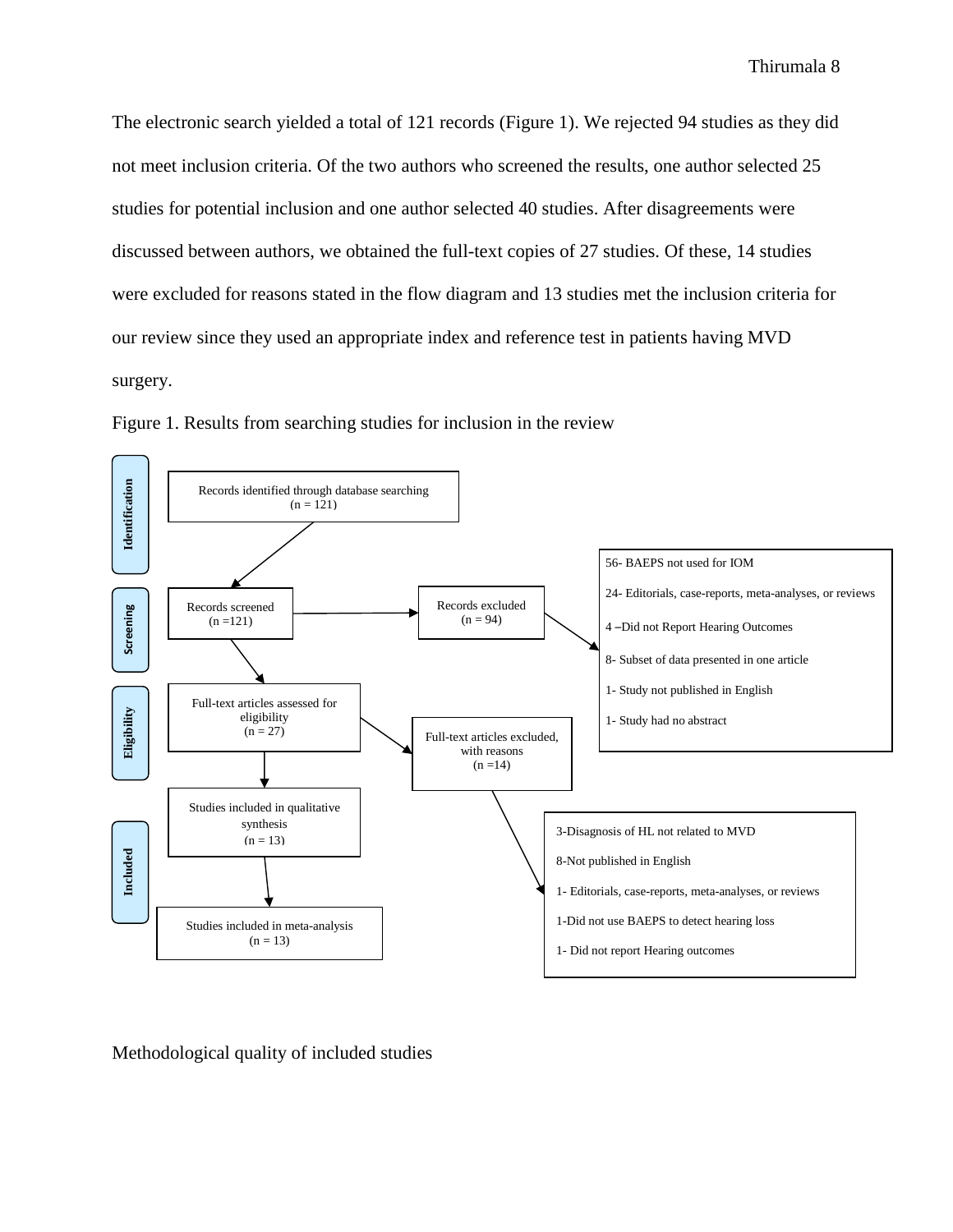Methodological quality is presented in Figure 1. Characteristics of included studies are presented in Tables 2 and 3.

Patient selection was unclear in one study due to unclear exclusions of patients, and high risk in one study due to non-random or consecutive sampling of patients. Seven out of thirteen studies had a high risk index test because they did not specify a threshold or cut-off value for significant changes, commonly referred to as alarm criteria. The reference standard risk of bias was unclear in three studies because no cut-off value was used to classify hearing loss. The risk was high in three studies, two were unlikely to correctly classify the target condition and one interpreted results of the reference standard with knowledge of the index test. Flow and timing had an unclear risk in two studies because the time interval between the index test and reference standard was not specified and a high risk in four studies. Three studies did not include all patients in their analysis and one did not give the reference standard to all patients. One study had a high applicability concern because some patients in the analysis did not undergo MVD. One study had a high applicability concern because not all patients received the index test. The reference standard applicability was unclear in two studies because hearing loss criteria was not reported as PTA or SDS scores. The reference standard applicability was of high concern in one study because patients subjectively requested auditory tests.

#### **Findings**

Total incidence of hearing loss in our study is 2.20%. Among patients who had no change in BAEPs, any changes, significant changes, loss of response, transient loss or permanent loss; the hearing loss rate was 0.46%, 7.96%, 2.32%, 5.21%, 24.00% and 49.30% respectively. Only Thirumala 2014 reported transient losses with hearing loss[\[13\]](#page-16-9). All studies used BAEPs to predict hearing loss intraoperatively. Alarm criteria were specified prior to surgery in 6 studies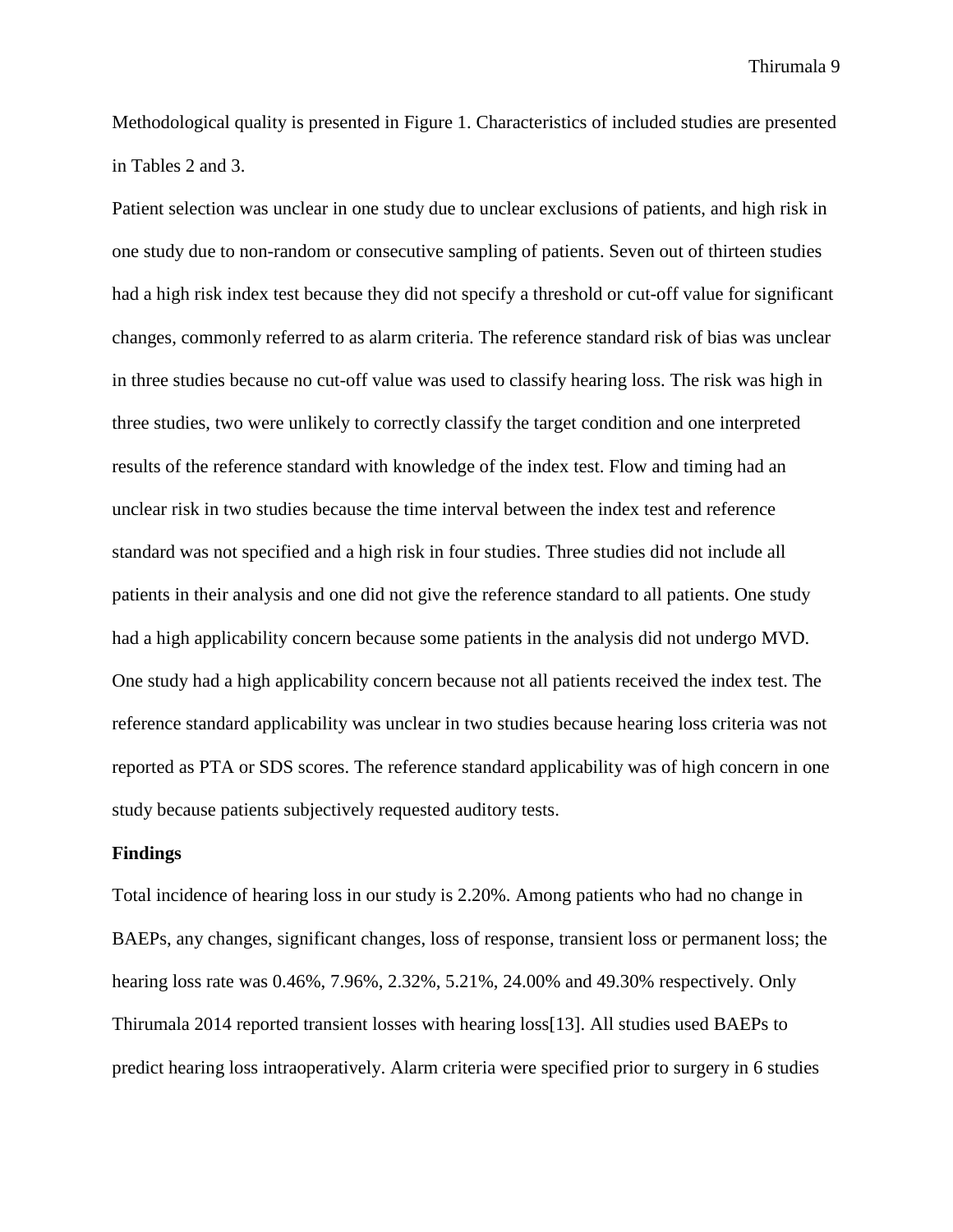and in the 7 others were determined during the course of study. Some studies were excluded from the statistical analysis because no patients experienced significant changes, or loss of response predictive of hearing loss. Only one study adopted the diagnostic accuracy paradigm in their analysis (Thirumala 2014) and the other studies reported outcomes to show how BAEPs may be interpreted. In the analysis, Loss of BAEP response and relationship to hearing loss, the excluded studies were Bond 2010, Huang 2009 and Radtke 1991. In the second analysis, Radtke 1991 was added back.

#### *Loss of BAEP response and relationship to hearing loss (10 studies)*

Study sensitivities ranged from 50% to 90%, while specificities ranged from 44% to 100%. Combining data from all studies using the bivariate model, loss of BAEP response exhibited strong specificity (average [95% CI]: 98% [88%, 100%]) but weaker sensitivity (average [95% CI]: 74% [60%, 84%]). A graph of the estimated SROC along with the summary point, 95% confidence ellipse and prediction ellipse for BAEPs is shown in Figure 2.

Figure 2 SROC of HL A.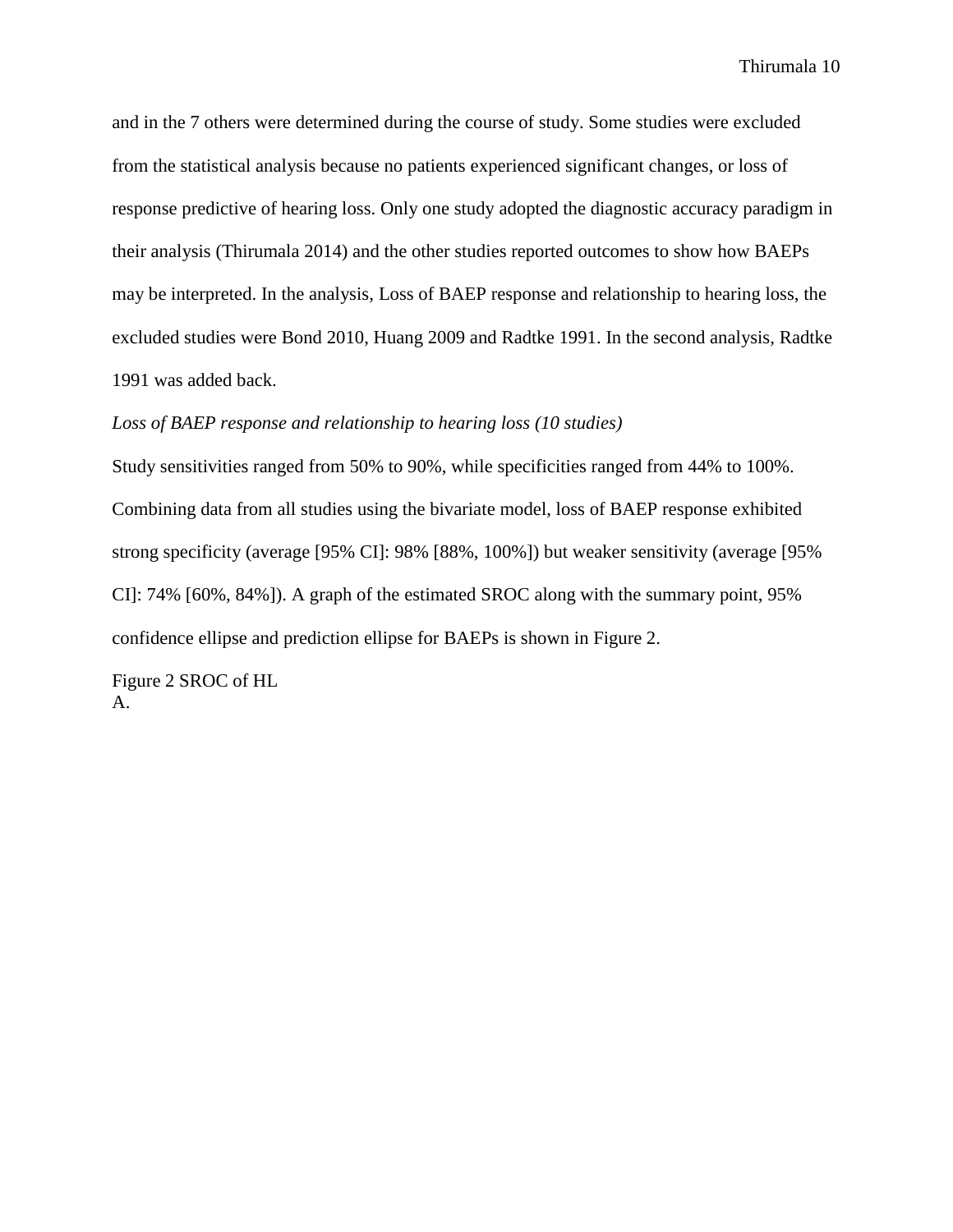

B.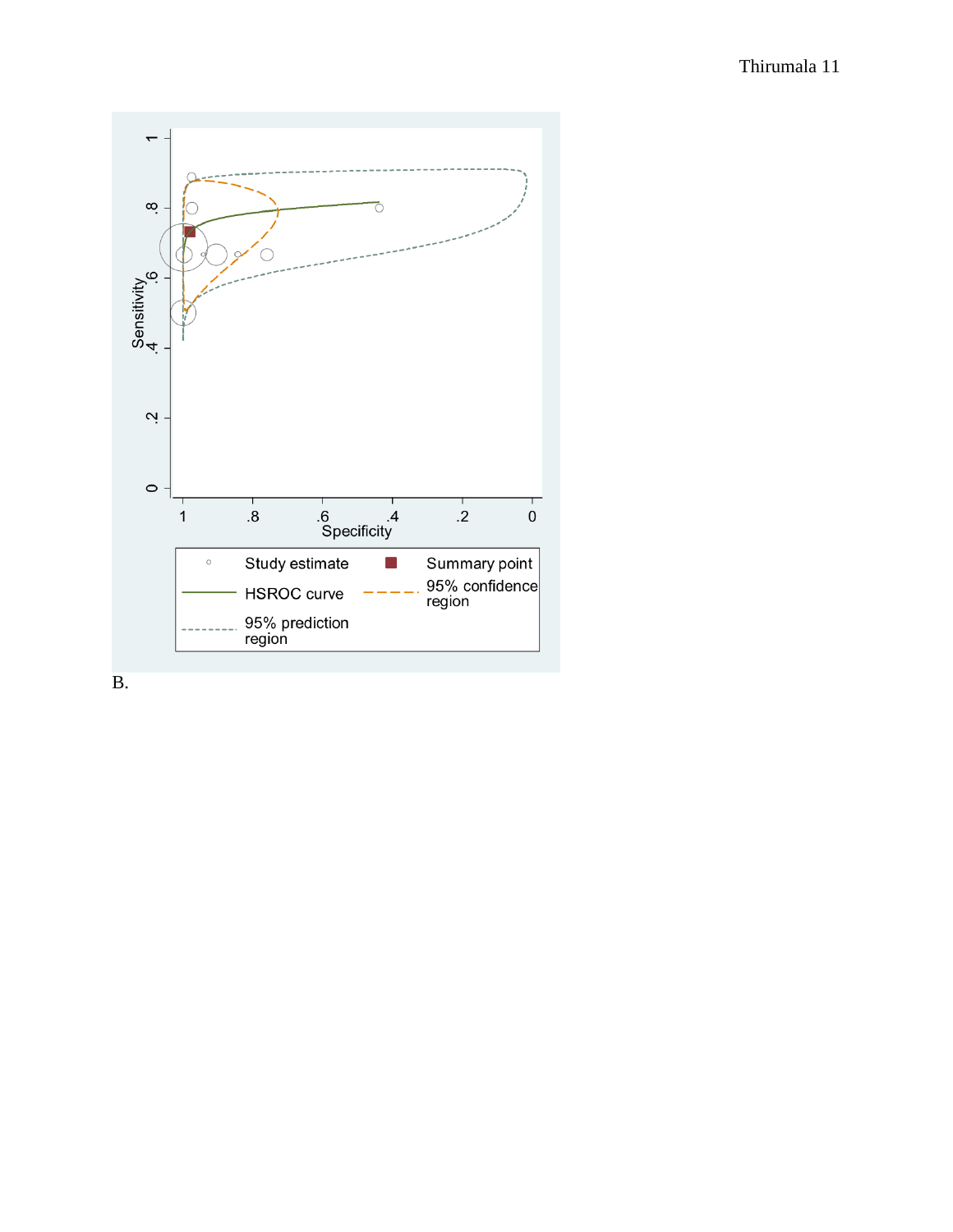

Figure 2. SROC for HL in (A) patients with loss of BAEP response and (B) patients with a significant change of BAEP response. The size of the study estimate circle indicates study effect size.

A pooled random effects estimate of diagnostic odds ratio for individual studies of patients with hearing loss with loss of BAEP response was 69.3 [18.2 - 263]. This indicates that the odds of observing loss of BAEP response among those with hearing loss are 69 times higher than those without hearing loss. Figure 3 shows a forest plot of diagnostic odds ratios (DOR) for the individual studies, with substantial heterogeneity of 63%.

Figure 3. Forest Plots of HL A.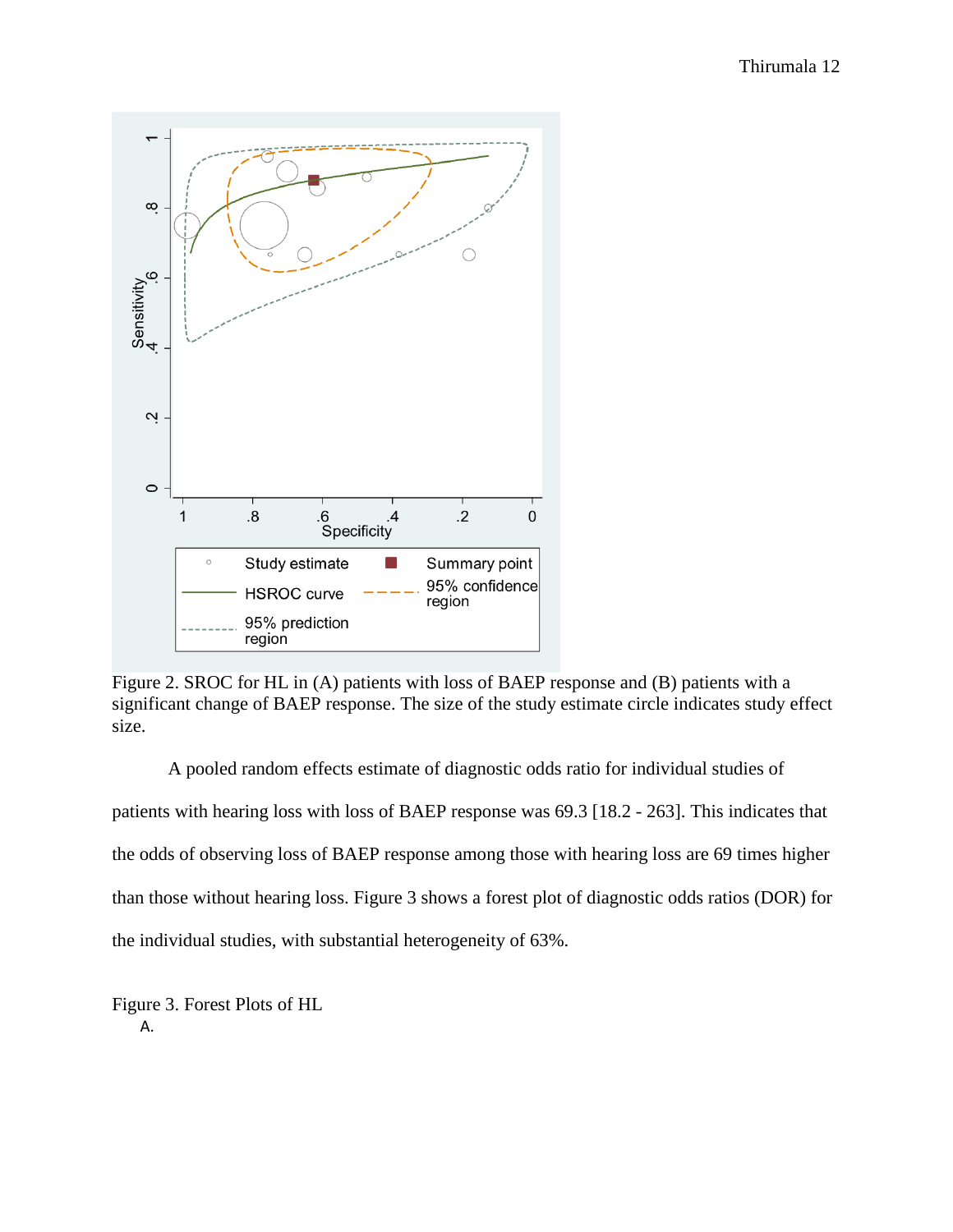871.14

3484.55 8711.37



B.



Forest Plot for HL in (A) patients with loss of BAEP response and (B) patients with a significant change of BAEP response. CI= Confidence interval; TP= true positive; TN= true negative; FP= False Positive; FN = False Negative

*Loss of BAEP response or significant changes and their relationship with hearing loss (11*

*studies)*

Study sensitivities ranged from 67% to 91%, while specificities ranged from 14% to 99%.

Combining data from all studies using the bivariate model, loss of BAEP response or significant

change exhibited strong specificity (average [95% CI]: 88% [77%, 94%]) but weaker sensitivity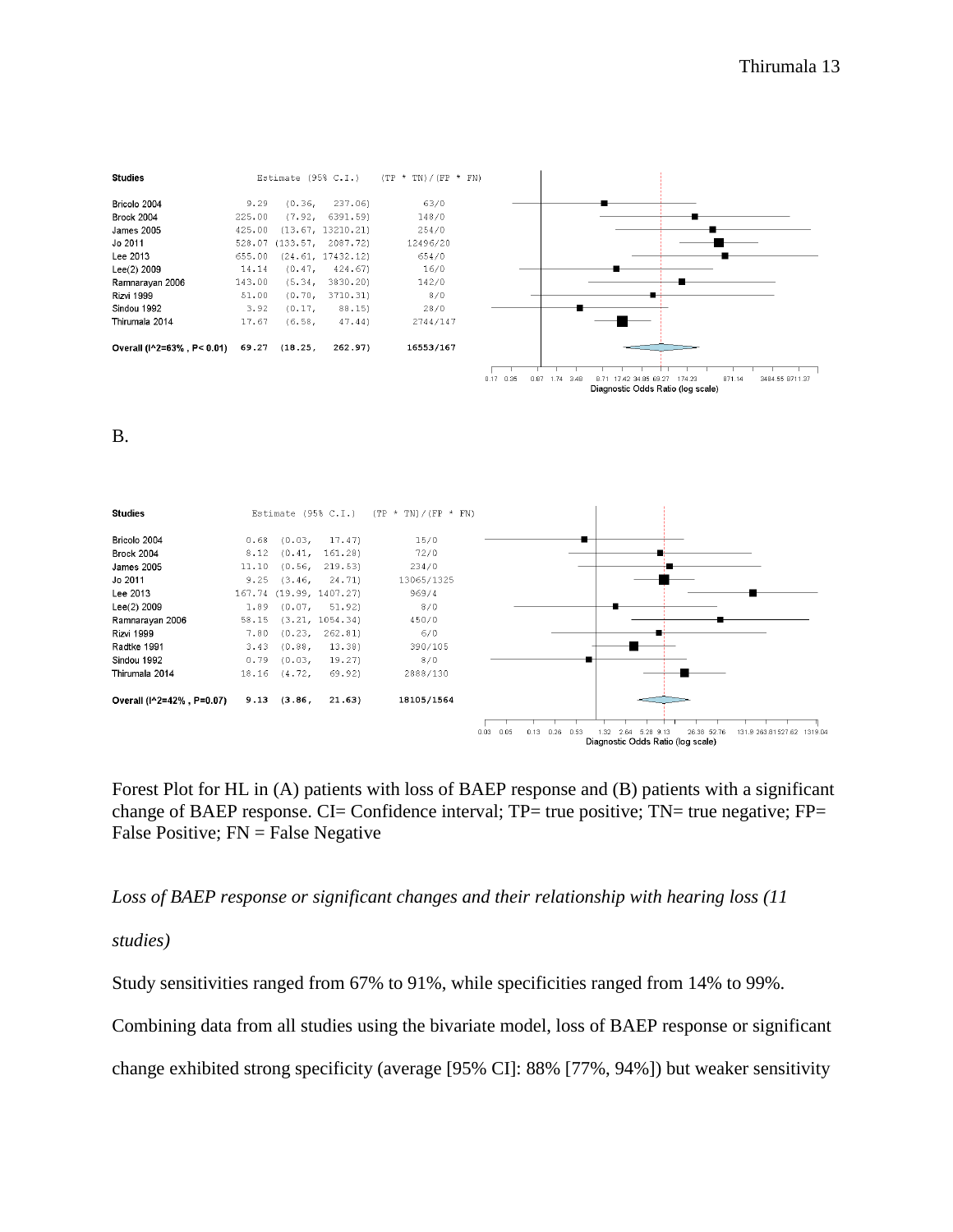(average [95% CI]: 63% [40%, 81%]). A graph of the estimated SROC along with the summary point, 95% confidence ellipse and prediction ellipse for BAEP is shown in Figure 2.

A pooled random effects estimate of diagnostic odds ratio for individual studies of patients with hearing loss with loss of BAEP response or significant change was 9.1 [3.9 – 21.6].

This indicates that the odds of observing loss of BAEP response or significant BAEP change among those with hearing loss are 9.1 times higher than those without hearing loss. Figure 3 shows a forest plot of diagnostic odds ratios (DOR) for the individual studies, with mildmoderate heterogeneity of 43%.

Included in the appendix, patients with post-operative hearing loss or impairment have a 7.79 higher DOR of losing BAEPs or having a significant change. The pooled sensitivity for these studies was improved compared to only hearing loss, but the specificity was lower. Hearing impairment was associated with loss of response at a DOR of 4.233. The sensitivity was below random and the specificity was high.

#### **Discussion**

Patients who experience peri operative loss of BAEP responses are 69 times more likely to experience HL. The pooled specificity across studies was high (98%) but the sensitivity was low (74%). The higher specificity of hearing loss in patients with BAEP loss indicates that, in some patients, recovery of BAEPs is desirable but not always achievable. The lower sensitivity could be secondary to the fact that when there is a loss of the response the surgical procedure is in most cases stopped until there is a recovery of the BAEP wave form. The therapeutic effect of surgical pause might have prevented hearing loss in many patients. Loss of BAEP response is often associated with unknown excessive stretch of CN VIII. Increasing the stretch of the axons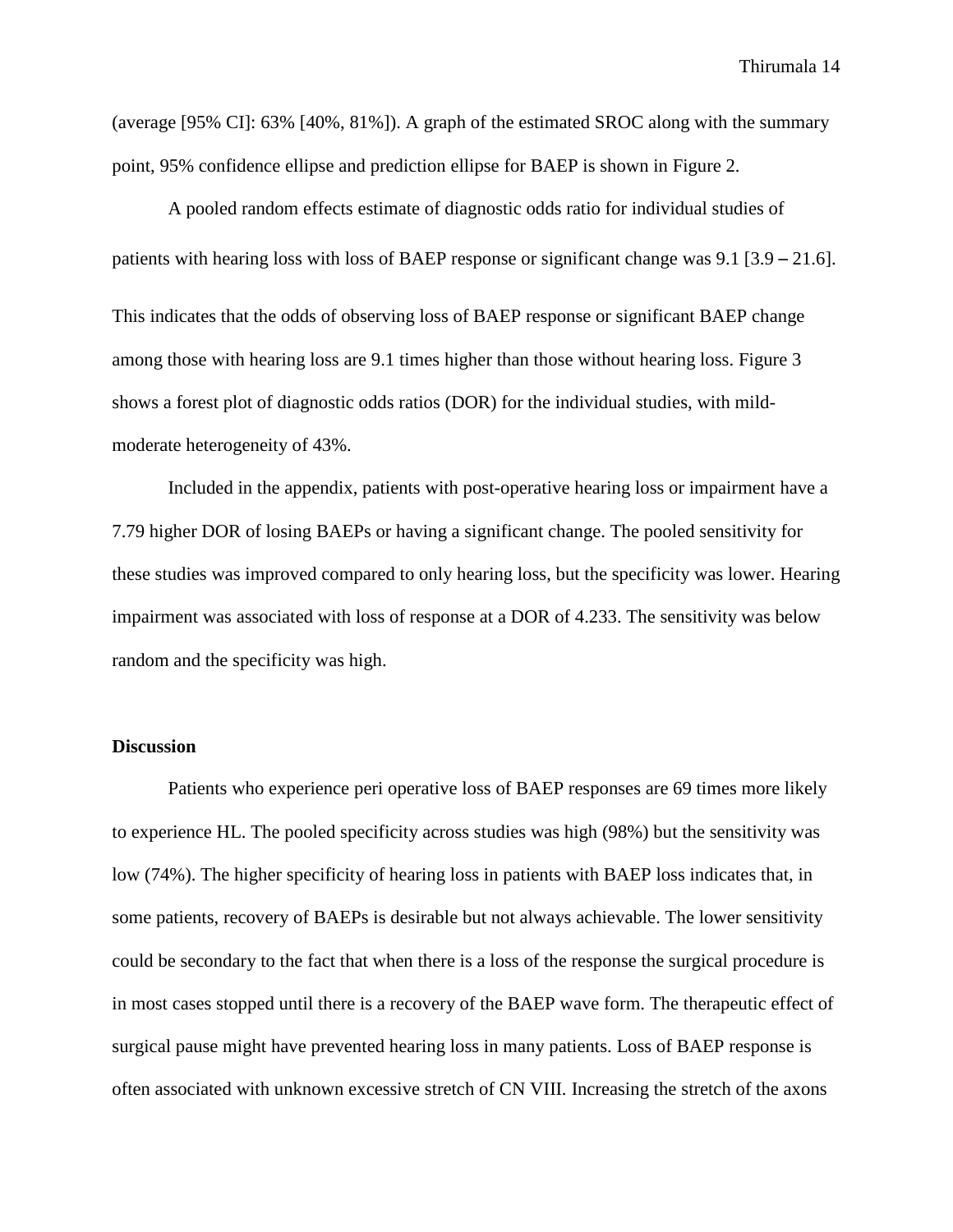of CN VIII results in temporal dispersion of the wave forms resulting in a loss of amplitude[\[14\]](#page-16-10). If the stretch is prolonged, there is a risk for permanent injury. Loss of BAEP response can also be caused by changes in blood flow to the nerve, brain stem or direct trauma to the cranial nerve complex [\[15-18\]](#page-16-11). Loss of BAEP response can occur without loss of auditory function. This may result when be temporal dispersion without a conduction block in the auditory pathway or another hearing pathway not measured with BAEPs persists[\[19\]](#page-16-12).Our analysis could not fully separate the patients who experience transient loss of BAEP responses with hearing loss, because many studies did not identify transient losses. Transient loss of response has a lower chance of hearing loss[\[13\]](#page-16-9), compared to a permanent loss of response.

Patients who experience peri operative significant changes are nine times more likely to experience hearing loss. The sensitivity (63%) of significant changes is lower compared to the high specificity (88%). The strong specificity could be secondary to including patients with loss of BAEP responses in the analysis. Significant changes are meant to be an alarm during MVD so the surgeon can be aware of inadvertent auditory nerve stretch. The varied alarm criteria adopted in clinical practice may result in a weaker sensitivity and varied therapeutic inteventions. The ACNS and ASNM recommend an alarm at a 1.0 ms or 10%, respectively, increase in latency of wave V and/or a decrease in the amplitude greater than  $50\%$  [\[9,](#page-16-5) [10\]](#page-16-6). The therapeutic effect of adjusting the retraction on the auditory nerve might be variable as the studies in this paper used multiple, different alarm criteria

Overall incidence of hearing loss in our study was 2.20%. Hearing loss rates may vary by condition. Hearing loss has been evaluated using multiple criteria, with some using PTA alone and some using both PTA/SDS. Patients with any significant change in hearing were seven times more likely to experience significant change in BAEPs during the procedure. The clinical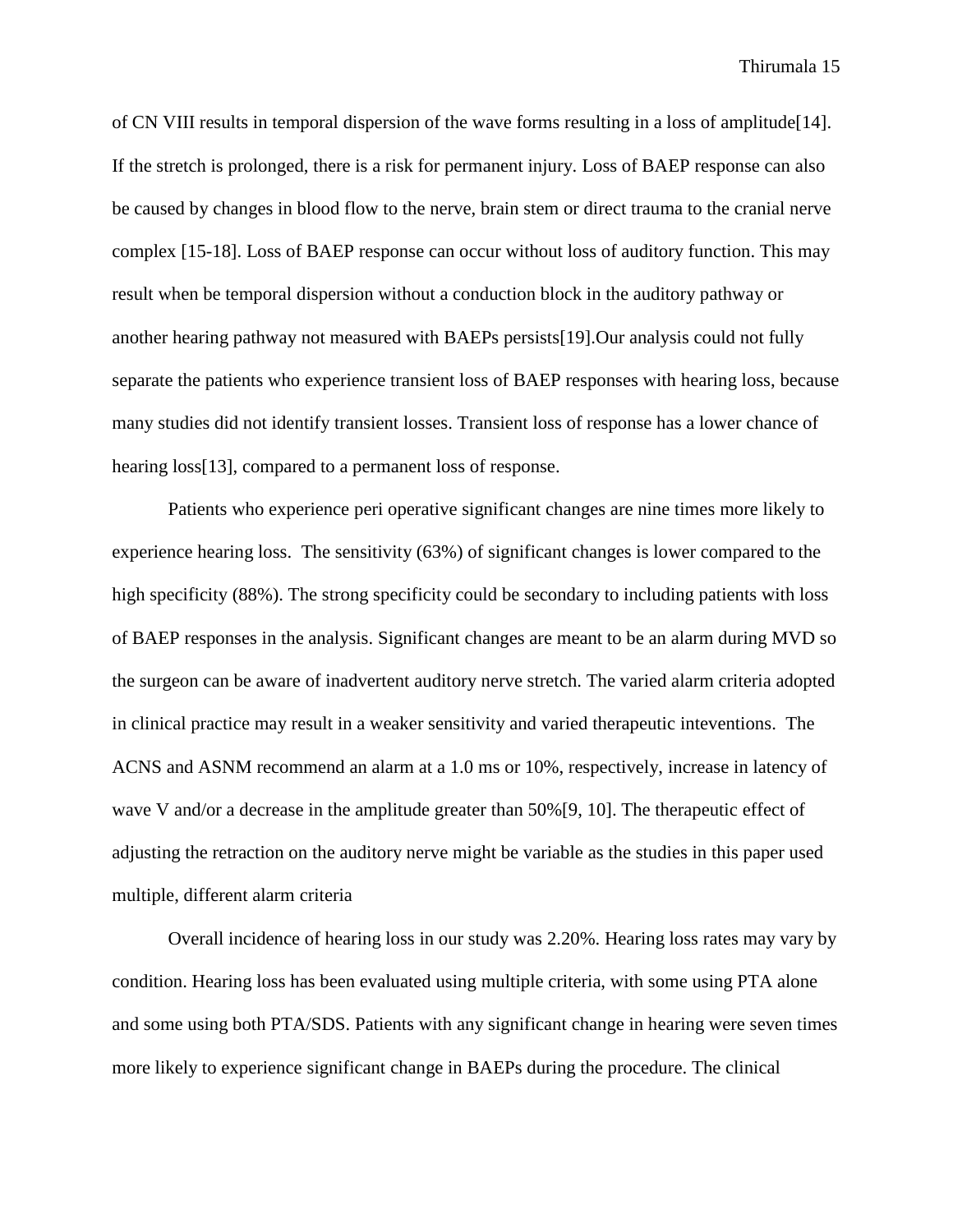relevance of the analysis is difficult to interpret as the hearing loss and hearing impairment are variably defined. The studies Jo 2011, Lee Jo 2013, Lee 2009, Ramnarayan 2006, Sindou 1992, and Radtke 1991 all reported PTA thresholds below 30 dB with an average of 20 dB. This hearing loss may be amenable to hearing aids and not as important in clinical practice. In addition the alarm criteria are varied among studies with different therapeutic interventions.

Although the current study showed strengths based on comprehensive literature review, with quality assessment using the QUADA-2, there are several limitations that must be addressed. Most importantly, it is crucial to acknowledge the fact that a search bias may have existed owing to the difficulty associated with acquiring every possible study assessing use of BAEP during MVD. Also, owing to study design, our analysis is at risk of publication bias because of dependence on currently published data on the topic of investigation; however, our analysis via funnel plot (Supplementary Figure  $\alpha$ ) provides evidence of such bias in the current study. Statistically significant heterogeneity was observed among loss of response study specificity. Owing to the design of this study, it was difficult to assess every possible factor for such a result because of data pooling from diverse sources.

#### **Conclusion**

BAEPs are essential to preventing and predicting HL after MVD. Across all studies an increase in latency or decrease in amplitude increases the DOR for hearing loss. Despite recommendations from the ACNS/ASNM, significant changes are not universally defined. Without universal adoption, heterogeneity amongst studies and institutions will remain high. As loss of BAEPs during the procedure can be a specific marker of hearing loss allowing for perioperative intervention with novel treatment pathways directed to these patients.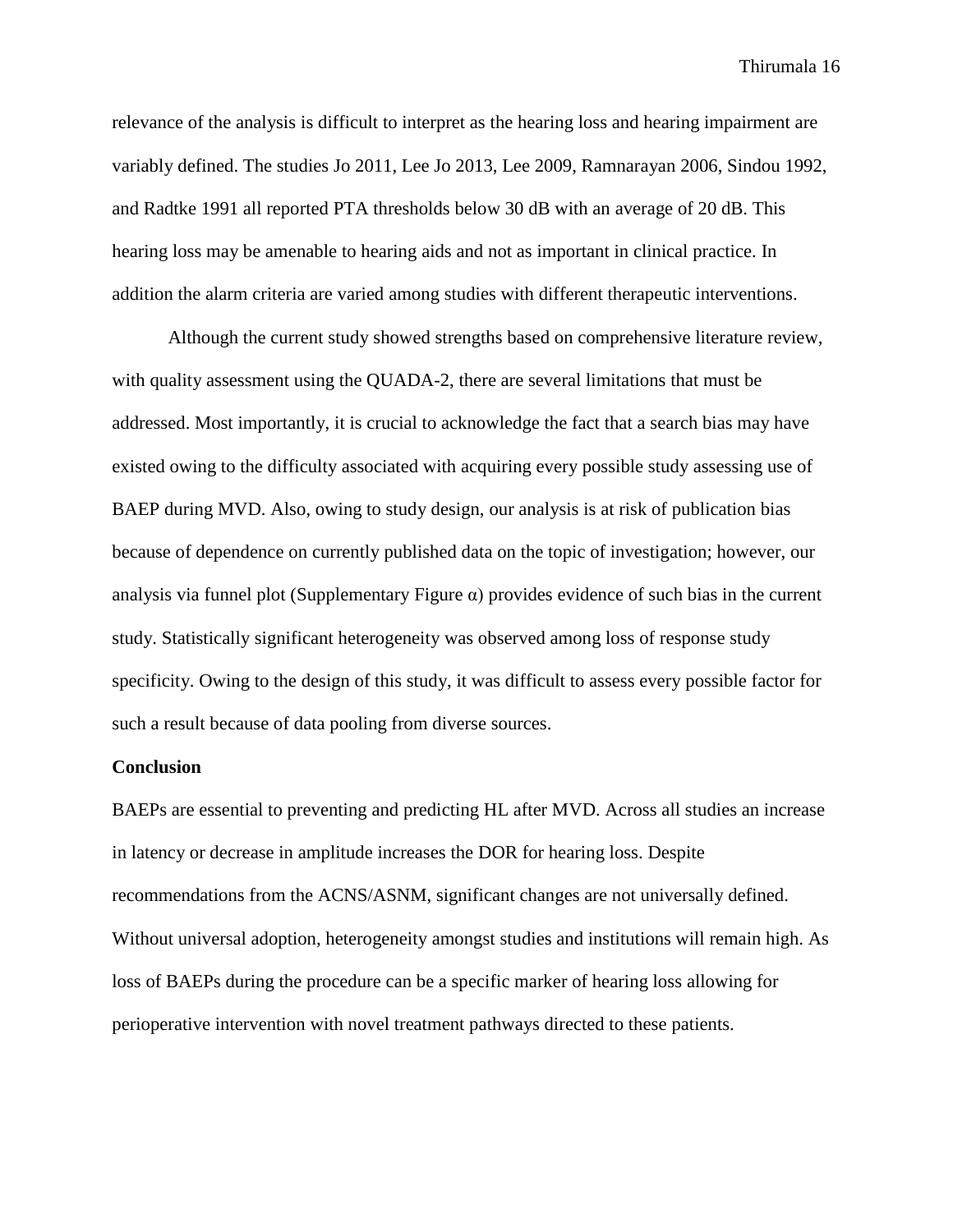- <span id="page-16-0"></span>1. Acevedo, J.C., et al., *Microvascular decompression for the treatment of hemifacial spasm. Retrospective study of a consecutive series of 75 operated patients- electrophysiologic and anatomical surgical analysis.* Stereotact Funct Neurosurg, 1997. **68**(1-4 Pt 1): p. 260-5.
- <span id="page-16-2"></span>2. Patel, A., et al., *Microvascular decompression in the management of glossopharyngeal neuralgia: analysis of 217 cases.* Neurosurgery, 2002. **50**(4): p. 705-10; discussion 710-1.
- 3. Ramnarayan, R. and I. Mackenzie, *Brain-stem auditory evoked responses during microvascular decompression for trigeminal neuralgia: predicting post-operative hearing loss.* Neurol India, 2006. **54**(3): p. 250-4.
- <span id="page-16-1"></span>4. Little, J.R., et al., *Brain stem auditory evoked potentials in posterior circulation surgery.* Neurosurgery, 1983. **12**(5): p. 496-502.
- <span id="page-16-3"></span>5. Rizvi, S.S., R.N. Goyal, and H.B. Calder, *Hearing preservation in microvascular decompression for trigeminal neuralgia.* Laryngoscope, 1999. **109**(4): p. 591-4.
- 6. Shah, A., et al., *Hearing outcomes following microvascular decompression for hemifacial spasm.* Clin Neurol Neurosurg, 2012. **114**(6): p. 673-7.
- 7. Rupa, V., R.L. Saunders, and D.J. Weider, *Geniculate neuralgia: the surgical management of primary otalgia.* J Neurosurg, 1991. **75**(4): p. 505-11.
- <span id="page-16-4"></span>8. Wilkins, R.H., R.A. Radtke, and C.W. Erwin, *Value of intraoperative brainstem auditory evoked potential monitoring in reducing the auditory morbidity associated with microvascular decompression of cranial nerves.* Skull Base Surg, 1991. **1**(2): p. 106-9.
- <span id="page-16-5"></span>9. Martin, W.H. and M.M. Stecker, *ASNM position statement: intraoperative monitoring of auditory evoked potentials.* J Clin Monit Comput, 2008. **22**(1): p. 75-85.
- <span id="page-16-6"></span>10. *Guideline eleven: guidelines for intraoperative monitoring of sensory evoked potentials. American Electroencephalographic Society.* J Clin Neurophysiol, 1994. **11**(1): p. 77-87.
- <span id="page-16-7"></span>11. Simunovic, N., S. Sprague, and M. Bhandari, *Methodological issues in systematic reviews and meta-analyses of observational studies in orthopaedic research.* J Bone Joint Surg Am, 2009. **91 Suppl 3**: p. 87-94.
- <span id="page-16-8"></span>12. *Committee on Hearing and Equilibrium guidelines for the evaluation of results of treatment of conductive hearing loss. AmericanAcademy of Otolaryngology-Head and Neck Surgery Ffoundation, Inc.* Otolaryngol Head Neck Surg, 1995. **113**(3): p. 186-7.
- <span id="page-16-9"></span>13. Thirumala, P.D., et al., *Diagnostic accuracy of brainstem auditory evoked potentials during microvascular decompression.* Neurology, 2014. **83**(19): p. 1747-52.
- <span id="page-16-10"></span>14. Li, J. and R. Shi, *Stretch-induced nerve conduction deficits in guinea pig ex vivo nerve.* J Biomech, 2007. **40**(3): p. 569-78.
- <span id="page-16-11"></span>15. Ogata, K. and M. Naito, *Blood flow of peripheral nerve effects of dissection, stretching and compression.* J Hand Surg Br, 1986. **11**(1): p. 10-4.
- 16. Wall, E.J., et al., *Experimental stretch neuropathy. Changes in nerve conduction under tension.* J Bone Joint Surg Br, 1992. **74**(1): p. 126-9.
- 17. Baik, M.W., et al., *The effects of experimental brain-stem ischaemia on brain-stem auditory evoked potentials in primates.* Electroencephalogr Clin Neurophysiol, 1990. **75**(5): p. 433-43.
- 18. Lin, C.D., et al., *Changes in guinea pig cochlea after transient cochlear ischemia.* Neuroreport, 2010. **21**(15): p. 968-75.
- <span id="page-16-12"></span>19. Harner, S.G., et al., *Far-field auditory brainstem response in neurotologic surgery.* Am J Otol, 1996. **17**(1): p. 150-3.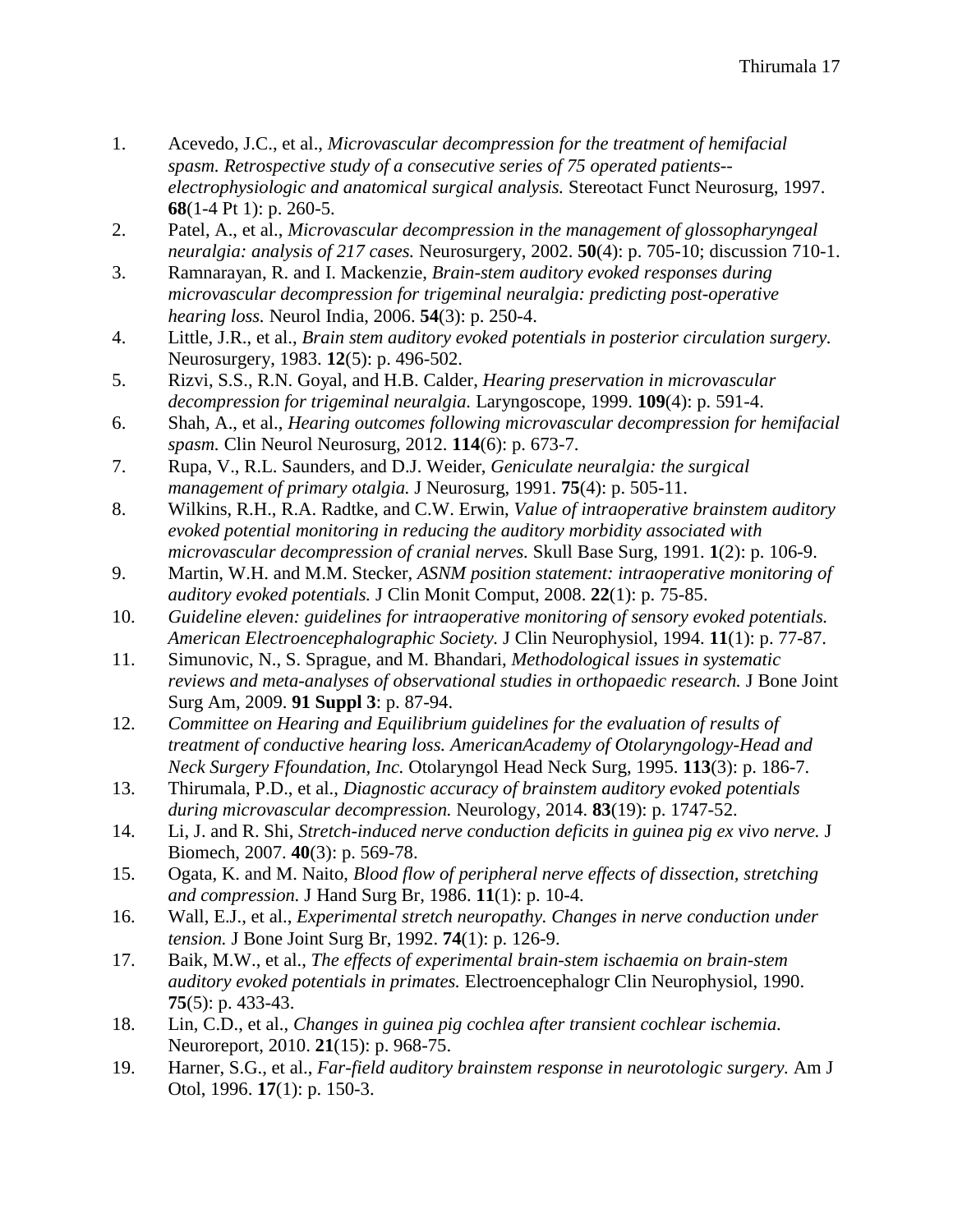| <b>Study</b>        |                                        |                   | <b>RISK OF BIAS</b>                 |                                  |                                    | <b>APPLICABILITY CONCERNS</b> |                                     |
|---------------------|----------------------------------------|-------------------|-------------------------------------|----------------------------------|------------------------------------|-------------------------------|-------------------------------------|
|                     | <b>PATIENT</b><br><b>SELECTIO</b><br>N | <b>INDEX TEST</b> | <b>REFERENCE</b><br><b>STANDARD</b> | <b>FLOW AND</b><br><b>TIMING</b> | <b>PATIENT</b><br><b>SELECTION</b> | <b>INDEX TEST</b>             | <b>REFERENCE</b><br><b>STANDARD</b> |
| Bond, 2010          | Low                                    | Low               | Unclear                             | <b>High</b>                      | Low                                | Low                           | Unclear                             |
| Bricolo, 2004       | Low                                    | Low               | Low                                 | Low                              | Low                                | Low                           | Low                                 |
| Brock, 2004         | Low                                    | <b>High</b>       | Low                                 | <b>High</b>                      | Low                                | Low                           | Low                                 |
| <b>Huang, 2009</b>  | Low                                    | <b>High</b>       | <b>Unclear</b>                      | <b>Unclear</b>                   | Low                                | Low                           | Unclear                             |
| James, 2005         | Low                                    | Low               | <b>High</b>                         | <b>High</b>                      | High                               | Low                           | Low                                 |
| Jo, 2011            | Low                                    | Low               | Low                                 | Low                              | Low                                | Low                           | Low                                 |
| Lee Jo, 2013        | Low                                    | High              | Low                                 | Low                              | Low                                | Low                           | Low                                 |
| Lee, 2009           | Low                                    | High              | Low                                 | Low                              | Low                                | Low                           | Low                                 |
| Ramnarayan,<br>2006 | Low                                    | High              | Low                                 | Low                              | Low                                | Low                           | Low                                 |
| Rizvi, 1999         | Low                                    | High              | Unclear                             | <b>Unclear</b>                   | Low                                | Low                           | Low                                 |
| Radtke, 1991        | Unclear                                | High              | Low                                 | Low                              | Low                                | High                          | <b>High</b>                         |
| Sindou, 1992        | High                                   | Low               | High                                | <b>High</b>                      | Low                                | Low                           | Low                                 |
| Thirumala,<br>2014  | Low                                    | Low               | Low                                 | Low                              | Low                                | Low                           | Low                                 |

# Table 1. Summary of Methodological Quality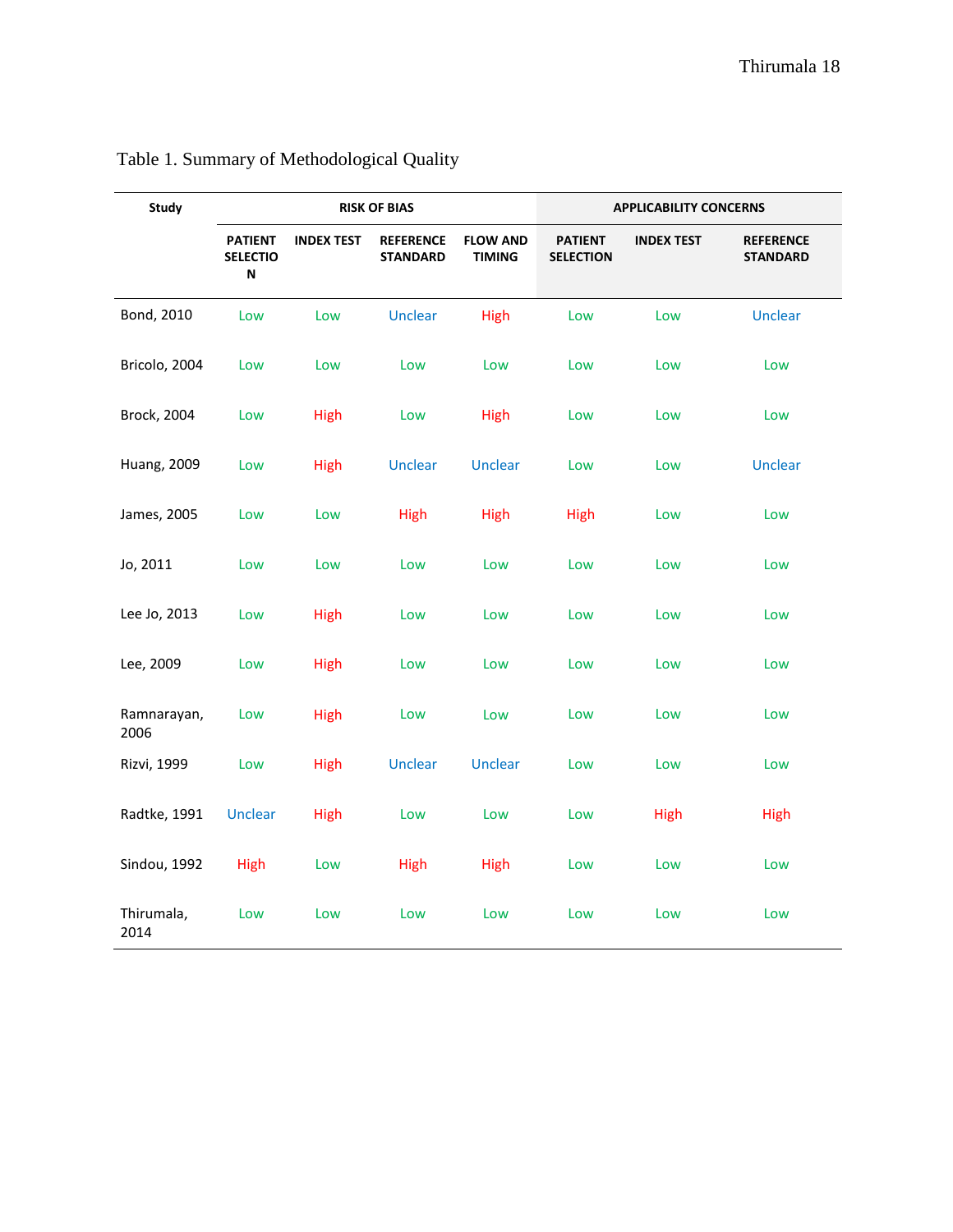| <b>Study Design</b>     | Condition           | <b>Alarm Criteria</b>                                                                                                                                 | <b>HL</b> Criteria                                                                       | <b>Baseline BAEP</b>       | Length of Fo                        |
|-------------------------|---------------------|-------------------------------------------------------------------------------------------------------------------------------------------------------|------------------------------------------------------------------------------------------|----------------------------|-------------------------------------|
| Retrospective<br>Cohort | <b>TGN</b>          | Yes, transient<br>changes of absolute<br>or IPL in excess of<br>10% baseline value                                                                    | Self-reporting                                                                           | Yes (after<br>anesthesia)  | Not Stated                          |
| Retrospective<br>Cohort | <b>HFS</b>          | Yes, $>0.5$ ms delay in<br>the peak of Wave V,<br>or if there were<br>marked changes in<br>amplitude or form of<br>wave I or V                        | Mild 26-40dB,<br>Moderate 41-55,<br>Intermediate 56-70,<br>Severe 71-90,<br>Profound >90 | Yes (after<br>anesthesia)  | <b>Before Discharge</b>             |
| Retrospective<br>Cohort | <b>TGN</b>          | No, scores were<br>considered abnormal<br>if the abs. or IPL<br>exceeded baseline<br>by 2.5 standard<br>deviations                                    | Slight 20-30dB,<br>Moderate 35-40,<br>Severe hypoacusia or<br>anacusia                   | Yes, (after<br>anesthesia) | Not Stated                          |
| Retrospective cohort    | <b>HFS</b>          | No, $>50\%$ wave V<br>amplitude decrease                                                                                                              | Not Stated                                                                               | Yes (after<br>anesthesia)  | Not Stated                          |
| Retrospective cohort    | HFS/TGN/CPA Surgery | Yes, a 1.0 ms<br>latency increase or<br>50% amplitude<br>decrease of wave V                                                                           | PTA cutoff 50 dB,<br>SDS cutoff 50%                                                      | Yes (after<br>anesthesia)  | Immediately Pos<br>and upon dischar |
| Retrospective cohort    | <b>HFS</b>          | Yes, a 1.0 ms<br>latency increase or<br>50% amplitude<br>decrease of wave V                                                                           | PTA cutoff 15 dB,<br>$SDS > 20\%$                                                        | Yes (before<br>anesthesia) | 3-10 days Post-O                    |
| Retrospective<br>Cohort | <b>HFS</b>          | $No. > 0.5ms$ delay in<br>the peak of Wave V,<br>or if there were<br>marked changes in<br>amplitude or form of<br>wave I or V                         | PTA cutoff 15 dB,<br>$SDS > 20\%$                                                        | Yes (before<br>anesthesia) | 2-13 days Post-op                   |
| Retrospective<br>Cohort | <b>HFS</b>          | No, 0.4ms (watch),<br>$0.6$ ms (warn), $1.0$<br>ms (critical) wave V<br>latency delay, and a<br>50% amplitude<br>reduction with a<br>latency increase | Cutoff $>25$ dB                                                                          | Yes (after<br>anesthesia)  | 3-10 days Post-O                    |
|                         |                     |                                                                                                                                                       |                                                                                          |                            |                                     |

## **Table 2**. Study Profile and Characteristics.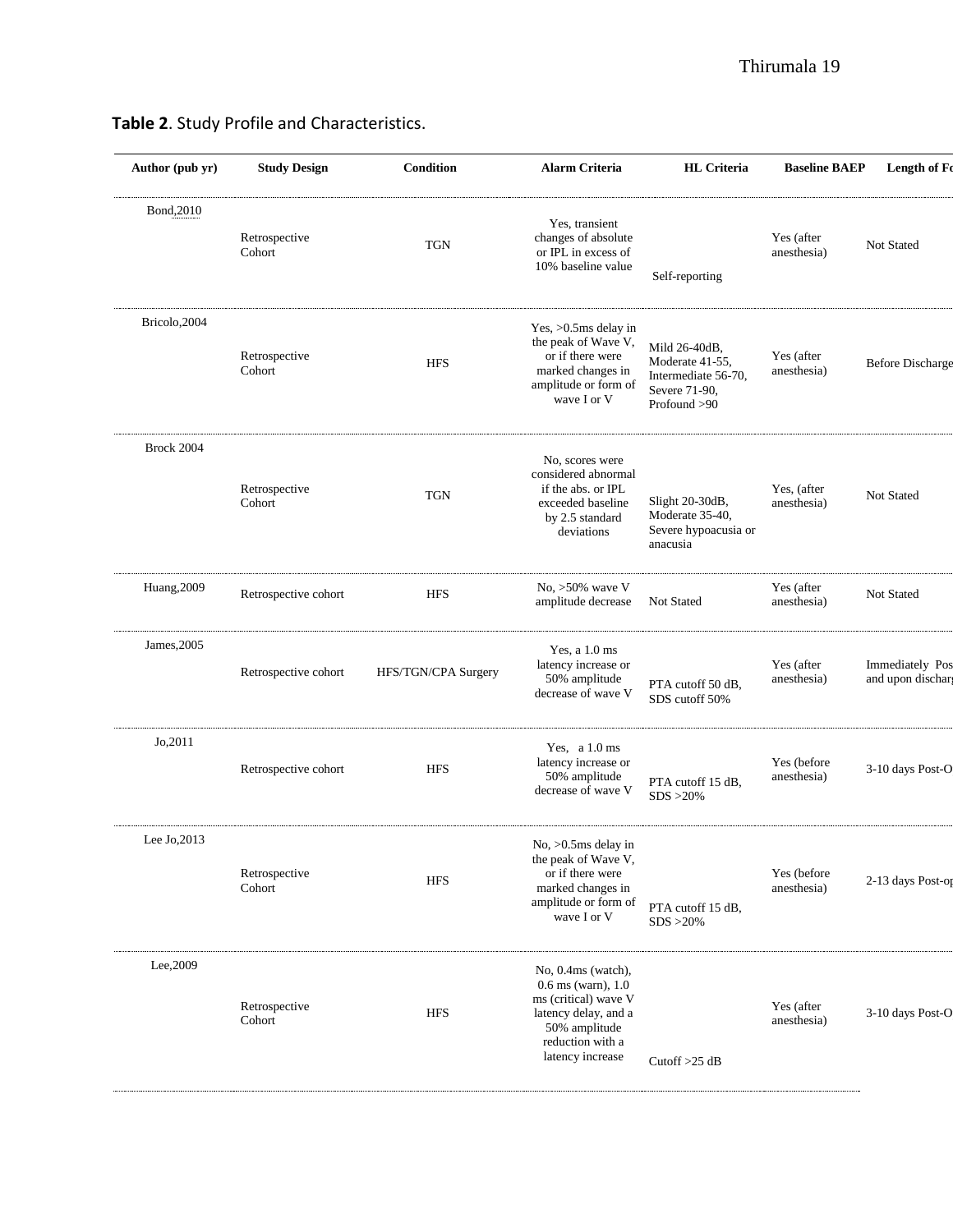| Ramnarayan, 2006 | Retrospective<br>Cohort | <b>TGN</b>        | No, greater than 3<br>standard deviations<br>over the normal<br>mean value latency<br>of wave V $(4.77 +$<br>.23ms)              | $>20$ dB                                                                    | Yes (after<br>anesthesia)  | 48 Hours                                   |
|------------------|-------------------------|-------------------|----------------------------------------------------------------------------------------------------------------------------------|-----------------------------------------------------------------------------|----------------------------|--------------------------------------------|
| Rizvi, 1999      | Retrospective<br>Cohort | <b>TGN</b>        | No, increase in IPL<br>of $1.5$ ms or an<br>increase more than 3<br>standard deviations                                          | No Cut Off Value,<br><b>Given Distribution</b><br>shows no major<br>changes | Yes (after<br>anesthesia)  | N/A                                        |
| Radtke, 1991     | Retrospective<br>Cohort | HFS, TGN          | No, wave V latency<br>increase $\geq 1.0$ ms or<br>rapid changes > 0.1<br>ms/min                                                 | $>30$ dB                                                                    | Yes (before<br>anesthesia) | <b>Immediately Post</b><br>and 1 month out |
| Sindou, 1992     | Retrospective<br>Cohort | HFS, TGN          | Yes, $1 \text{ ms in } 10$<br>minutes or drastic<br>modification, for<br>voltage a decrease in<br>amplitude of wave V<br>$>50\%$ | $>20$ dB                                                                    | Yes (after<br>anesthesia)  | <b>Immediately Post</b>                    |
| Thirumala, 2014  | Retrospective<br>Cohort | HFS, TGN, GN, GPN | Yes, , a 1.0 ms<br>latency increase or<br>50% amplitude<br>decrease of wave V                                                    | $<$ 50% SDS. >50dB<br><b>PTA</b>                                            | Yes (after<br>anesthesia)  | 1-90 Days Post C                           |

Table 2. Study Profile and Characteristics. HFS= Hemifacial Spasm, TGN= trigeminal neuralgia, GN= geniculate neuralgia, GPN= glossopharyngeal neuralgia, SDS= Speech Discrimination Score, PTA= Pure Tone Audiometry. IPL= interpeak latency